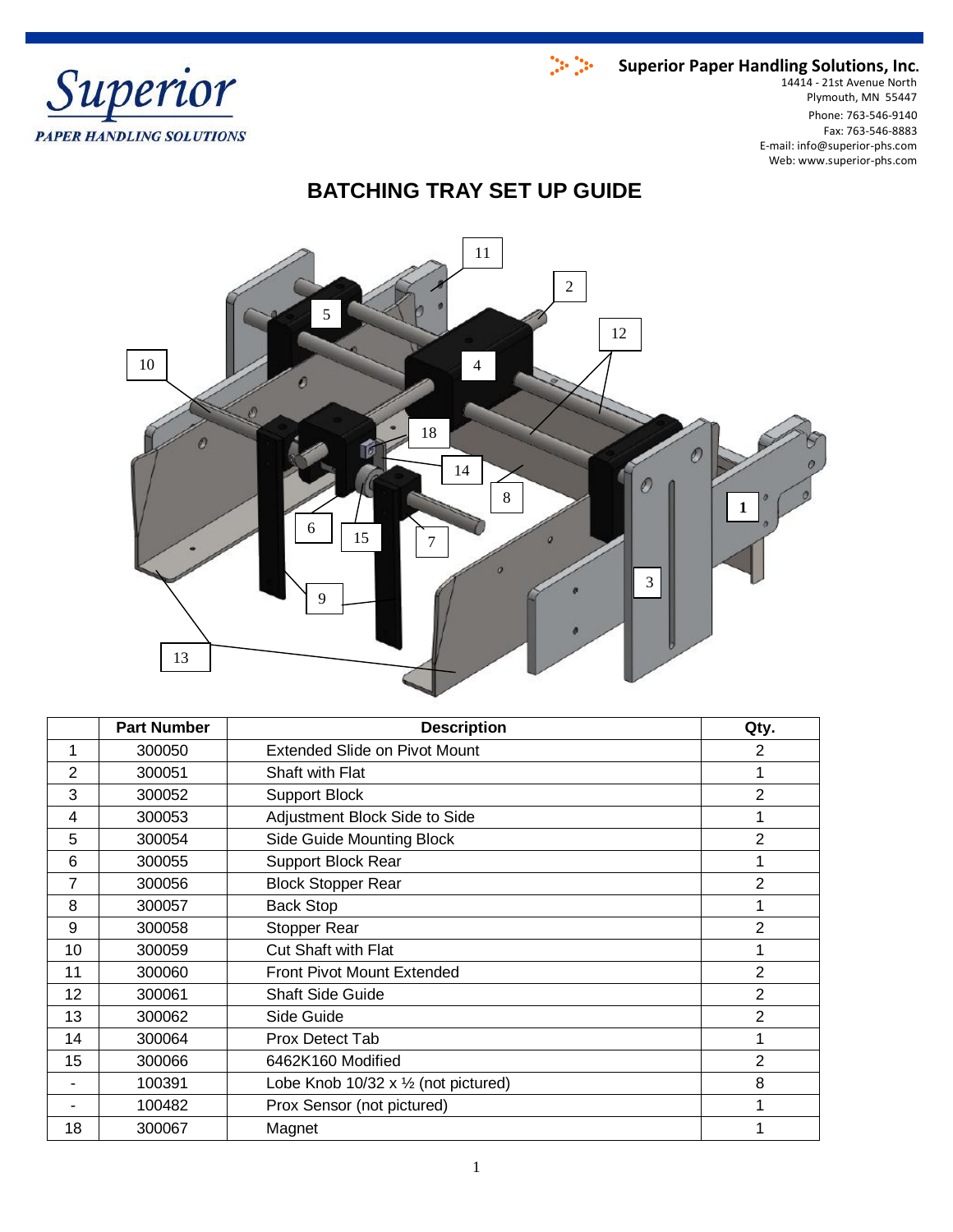



Phone: 763-546-9140 Fax: 763-546-8883 E-mail: info@superior-phs.com Web: www.superior-phs.com 14414 - 21st Avenue North Plymouth, MN 55447

For detailed set up information for the XM-Series Friction Feeder, please refer to the Product Guide included or visit [www.superior-phs.com/feeding.htm.](http://www.superior-phs.com/feeding.htm)

### **OVERVIEW**



For models purchased in 2012 and newer, simply slide the Batching Tray over the Pivot Mount bracket to rest on the screws provided.

Note: Be sure the feeder deflector plate is in the most upright position prior to installation then reposition the deflector plate to the desired angle.



### **SMALL PRODUCT SETUP (Less than 6")**



For products less than 6" in length, the Support Blocks should be mounted to the end holes on the Extended Slide. The sensor assembly should be nearest to the feeder while the Adjustment Block is positioned away.

Position one of the Stoppers horizontally (circled) outside of the Side Guides by loosening the Knob. Only one Stopper will make contact with the product.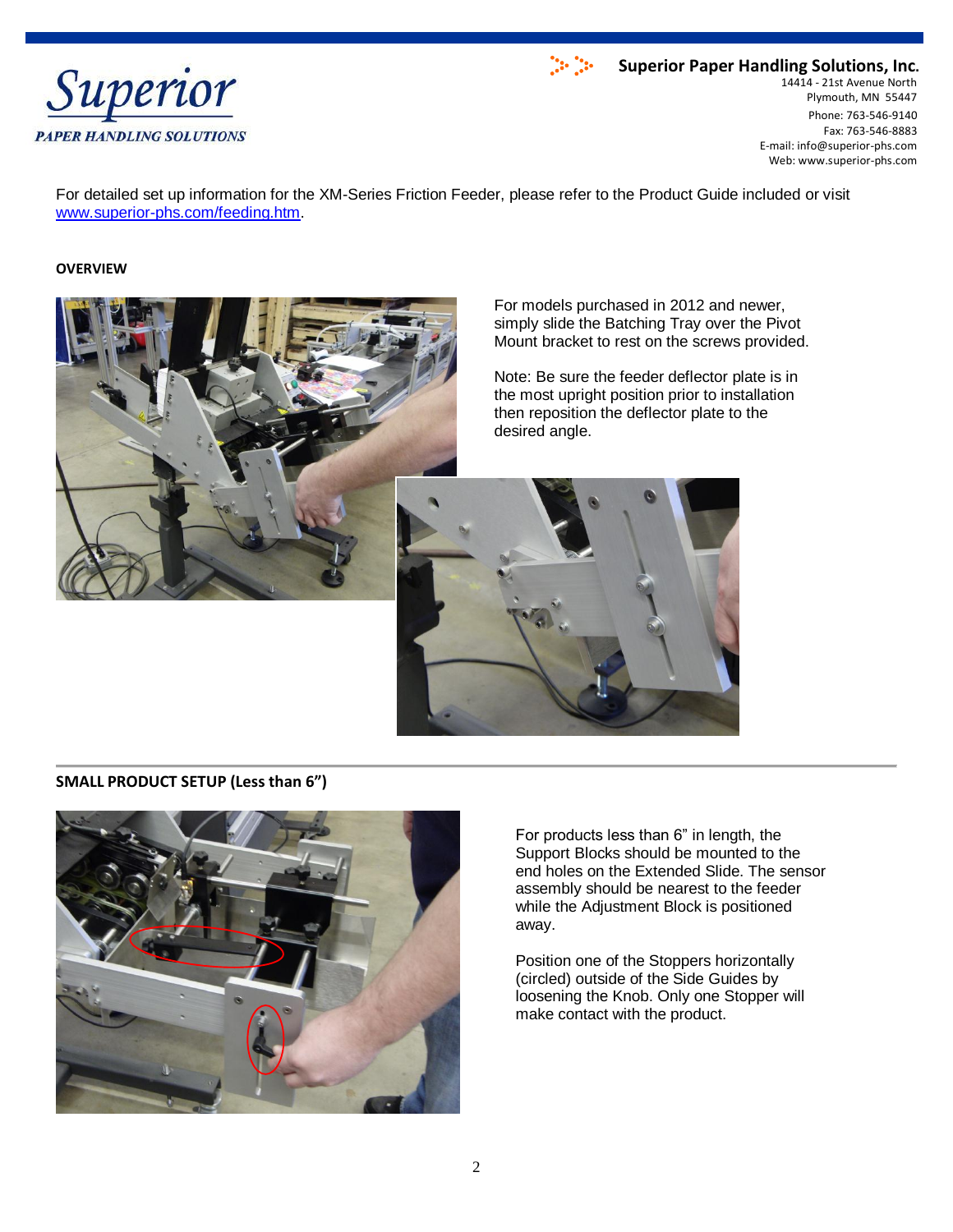



Phone: 763-546-9140 Fax: 763-546-8883 E-mail: info@superior-phs.com Web: www.superior-phs.com 14414 - 21st Avenue North Plymouth, MN 55447



Pictured left is the basic Batching Tray setup for smaller products. The Side Guides should be adjusted in-line with the product coming out. It is important to leave a little extra room to allow the product to enter the Batching Tray without catching the sides.

Position the sensor assembly to the size of the product by loosening the Knobs and adjusting.

> Left – Setup for  $4 \times 9$ " envelopes feeding the short way.

**LARGE PRODUCT SETUP (Greater than 6")**



For products greater than 6", the Support Block should be mounted to the center holes on the Extended Slide.

If necessary, move the sensor assembly to the end of the Shaft as shown in Figures 3.1 and 3.2.

Both Stoppers should be positioned in the downward position between both Side Guides.



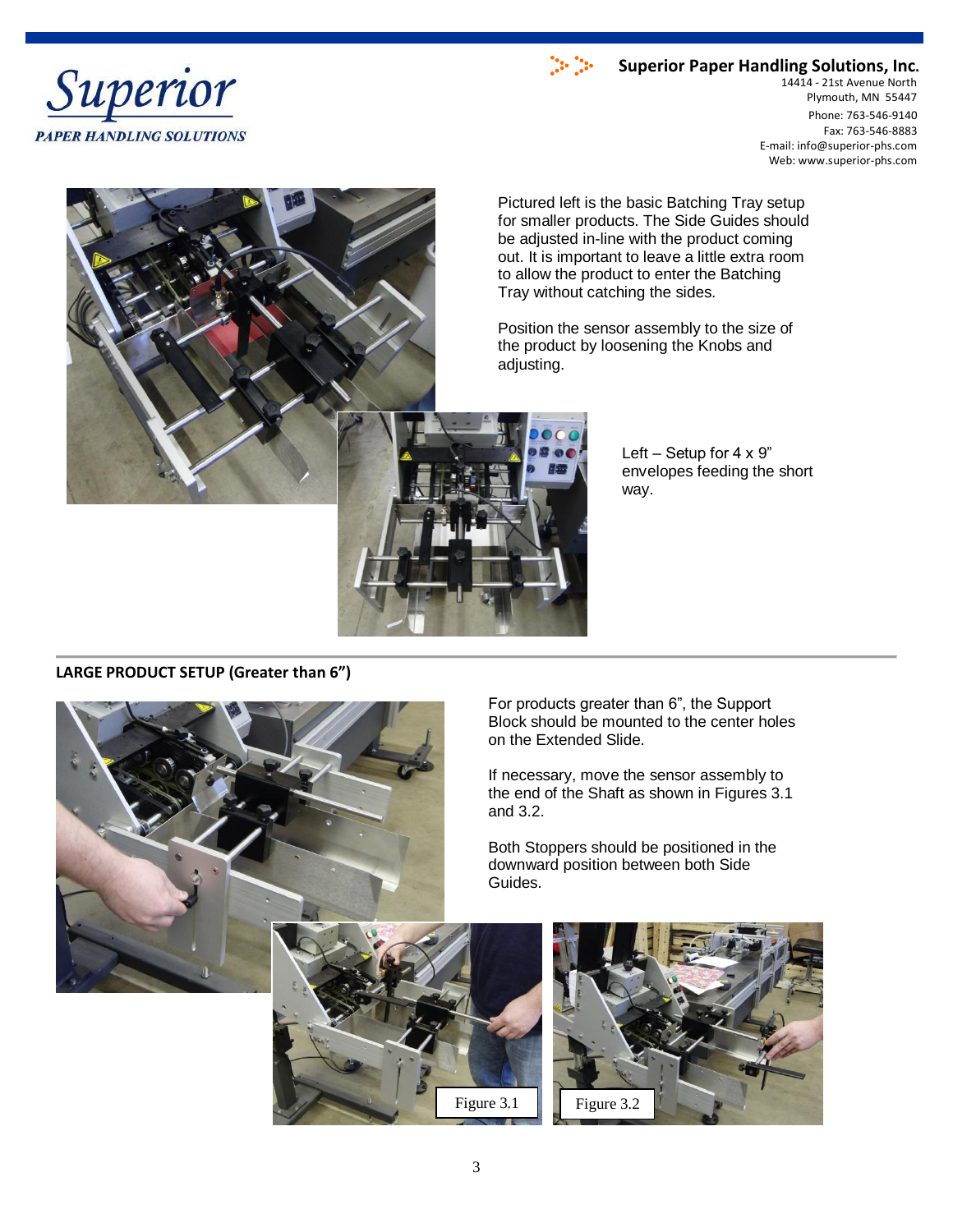



Phone: 763-546-9140 Fax: 763-546-8883 E-mail: info@superior-phs.com Web: www.superior-phs.com 14414 - 21st Avenue North Plymouth, MN 55447



Depending on product consistency, the two plastic support guides can be attached to the Side Guides to support wide product that may sag in the middle.



Pictured is the basic Batching Tray setup for larger products. The Side Guides should be adjusted in-line with the product coming out. It is important to leave a little extra room to allow the product to enter the Batching Tray without catching the sides.

Position the sensor assembly to the size of the product by loosening the Knobs and adjusting.

### **ADJUSTING FOR STACK HEIGHT**

Depending on stack height, the Side Guides can be adjusted up and down by loosening the screw/handles located on the Support Blocks. Adjust Side Guides to the desired height then retighten as shown in Figures 4.1 and 4.2.